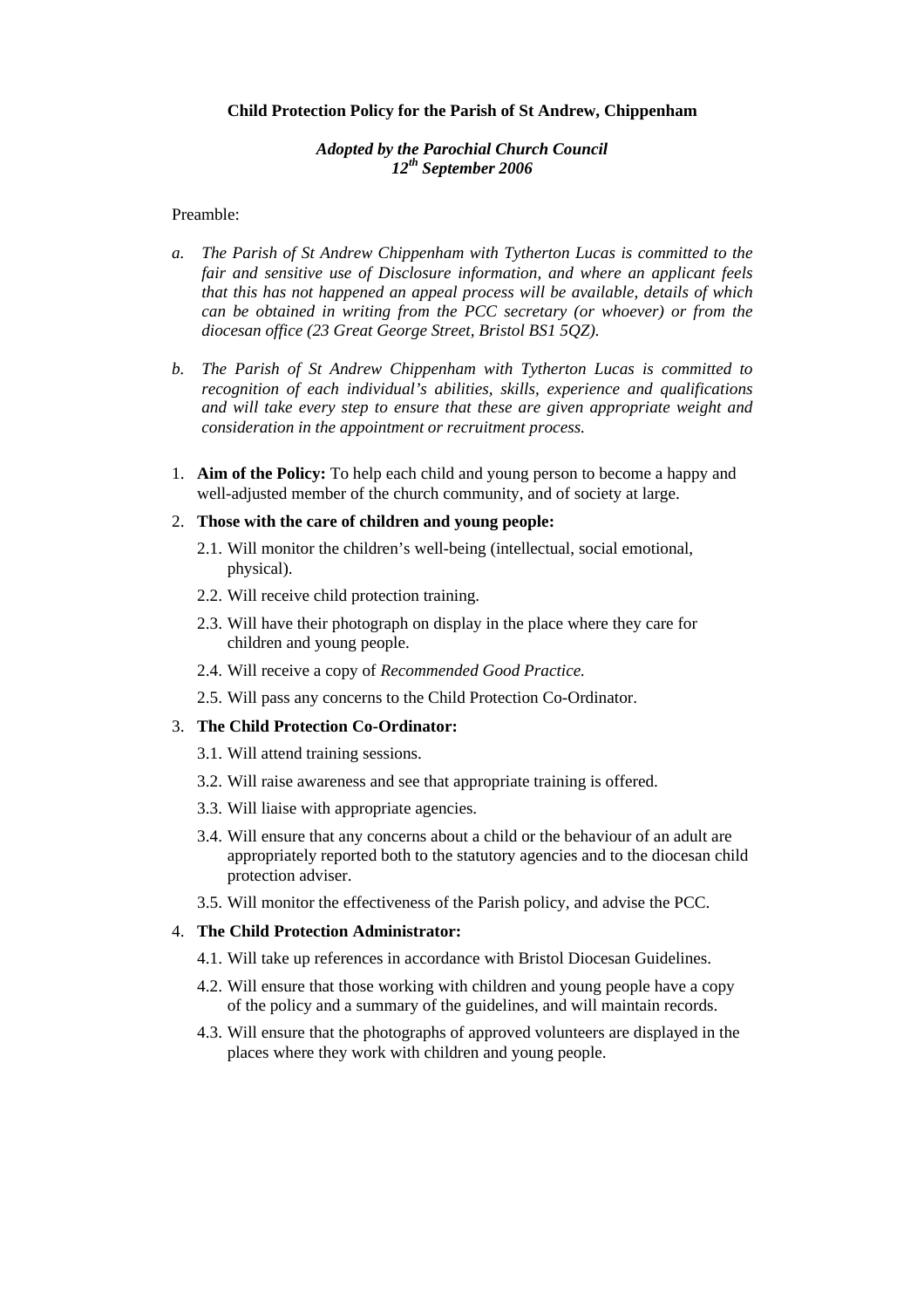- 5. **The Children's Advocate** shall be a person whom the children know, to whom they can talk about any problem, if they so wish.
- 6. **The Vicar, as Chair of the PCC**:
	- 6.1. Will liaise with the Child Protection Co-Ordinator.
	- 6.2. Will keep an overview of policy and current concerns.
- 7. **The Parochial Church Council:**
	- 7.1. Accepts the prime duty of care placed upon the Incumbent and Parochial Church Council (PCC) to ensure the well-being of children and young people in the community.
	- 7.2. Recognises that work with children and young people is the responsibility of the whole church.
	- 7.3. Will create a culture of **informed vigilance** which takes children seriously.
	- 7.4. Is committed to following the House of Bishops policy on child protection 'Protecting all God's Children' (2004) and the Bristol Diocesan guidelines and procedures 'Safe and Sound'.
	- 7.5. Will ensure that each paid post or volunteer position is assessed from the appropriateness of a CRB Enhanced Disclosure, that any advertisement or other indication of a paid post or volunteer position will indicate the requirement for an Enhanced Disclosure, and that an offer of a paid post or volunteer position will be subject to the receipt of satisfactory Enhanced Disclosure information. It is Diocesan policy that all CRB Disclosures should be at Enhanced level.
	- 7.6. The PCC reaffirms the House of Bishops' revised policy and procedures recommending that all participants in all age activities (eg choirs, serving teams, bell ringers) are considered as 'people in positions of trust with children' and will be included in the appointment process as far as Confidential Declarations are concerned.
	- 7.7. Will request candidates for a paid post or volunteer position to complete the Confidential Declaration (as outlined in 'Form 3' in Safe & Sound 2nd edition, p.65) detailing any convictions or other disqualifying behaviour that might be revealed in the Disclosure process in order to assist the recruitment decision process. This information will only be taken into account when relevant to the post in question. It should be submitted in an envelope clearly marked "Private and Confidential" and handed to the person specifically identified for this purpose in the recruitment process.
	- 7.8. Is committed to encouraging the re-submission of applications for Disclosure in respect of all paid employees and volunteers for whom this is appropriate, every 5 years as part of its ongoing strategy for the protection of children and vulnerable adults.
	- 7.9. Will ensure that all confidential documentation is securely held in a locked cabinet in the parish office.
	- 7.10. Will, annually at its first meeting after the Annual Parish General Meeting, appoint and then support a Child Protection Co-Ordinator, a Child Protection Administrator, and a Children's Advocate.